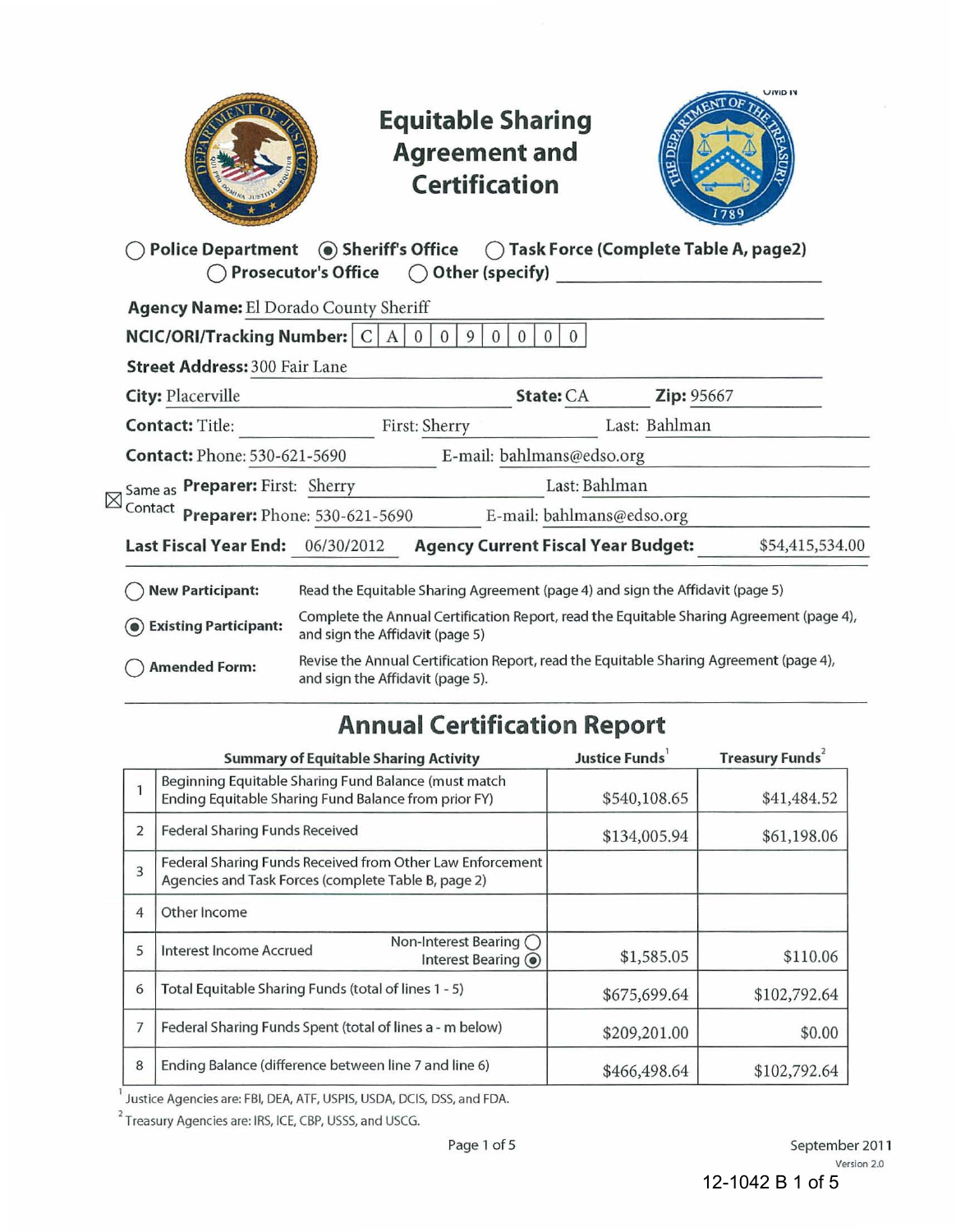|         | <b>Summary of Shared Monies Spent</b>                                                                                        | <b>Justice Funds</b> | <b>Treasury Funds</b> |
|---------|------------------------------------------------------------------------------------------------------------------------------|----------------------|-----------------------|
| a       | Total spent on salaries for new, temporary, not-to-exceed<br>one year employees Refer to § VIII.A.2.a.3 of the Justice Guide |                      |                       |
| b       | Total spent on overtime                                                                                                      | \$209,201.00         |                       |
| C.      | Total spent on informants, "buy money," and rewards                                                                          |                      |                       |
| d       | Total spent on travel and training                                                                                           |                      |                       |
| e       | Total spent on communications and computers                                                                                  |                      |                       |
| f       | Total spent on weapons and protective gear                                                                                   |                      |                       |
| g       | Total spent on electronic surveillance equipment                                                                             |                      |                       |
| h.      | Total spent on buildings and improvements                                                                                    |                      |                       |
|         | Total transfers to other state and local law enforcement<br>agencies (complete Table C, page 2)                              |                      |                       |
|         | Total spent on other law enforcement expenses (complete<br>Table D. page 3)                                                  |                      |                       |
| k       | Total Expenditures in Support of Community-based Programs<br>(complete Table E, page 3)                                      |                      |                       |
|         | Total Windfall Transfers to Other Government Agencies<br>(complete Table F, page 3)                                          |                      |                       |
| m       | Total spent on matching grants (complete Table G, page 3)                                                                    |                      |                       |
| n.      | <b>Total</b>                                                                                                                 | \$209,201.00         | \$0.00                |
| $\circ$ | Did your agency receive non-cash assets? $\bigcirc$ Yes $\bullet$ No If yes, complete Table H, page 3.                       |                      |                       |

### Please fill out the following tables, if applicable.

#### Table A: Members of Task Force

| Agency Name | <b>NCIC/ORI/Tracking Number</b> |  |  |  |
|-------------|---------------------------------|--|--|--|
|             | _______<br>U                    |  |  |  |
| -----       |                                 |  |  |  |

### Table B: Equitable Sharing Funds Received from other Agencies

#### Total the amount transferred to each agency on separate lines

| Transferring Agency Name, City, and State | <b>Justice Funds</b> | <b>Treasury Funds</b> |
|-------------------------------------------|----------------------|-----------------------|
| Agency Name:                              |                      |                       |
| NCIC/ORI/Tracking Number;                 |                      |                       |

#### Table C: Equitable Sharing Funds Transferred to Other Agencies

Total the amount transferred to each agency on separate lines

| Receiving Agency Name, City, and State | <b>Justice Funds</b> | <b>Treasury Funds</b> |
|----------------------------------------|----------------------|-----------------------|
| Agency Name:                           |                      |                       |
| NCIC/ORI/Tracking Number:              |                      |                       |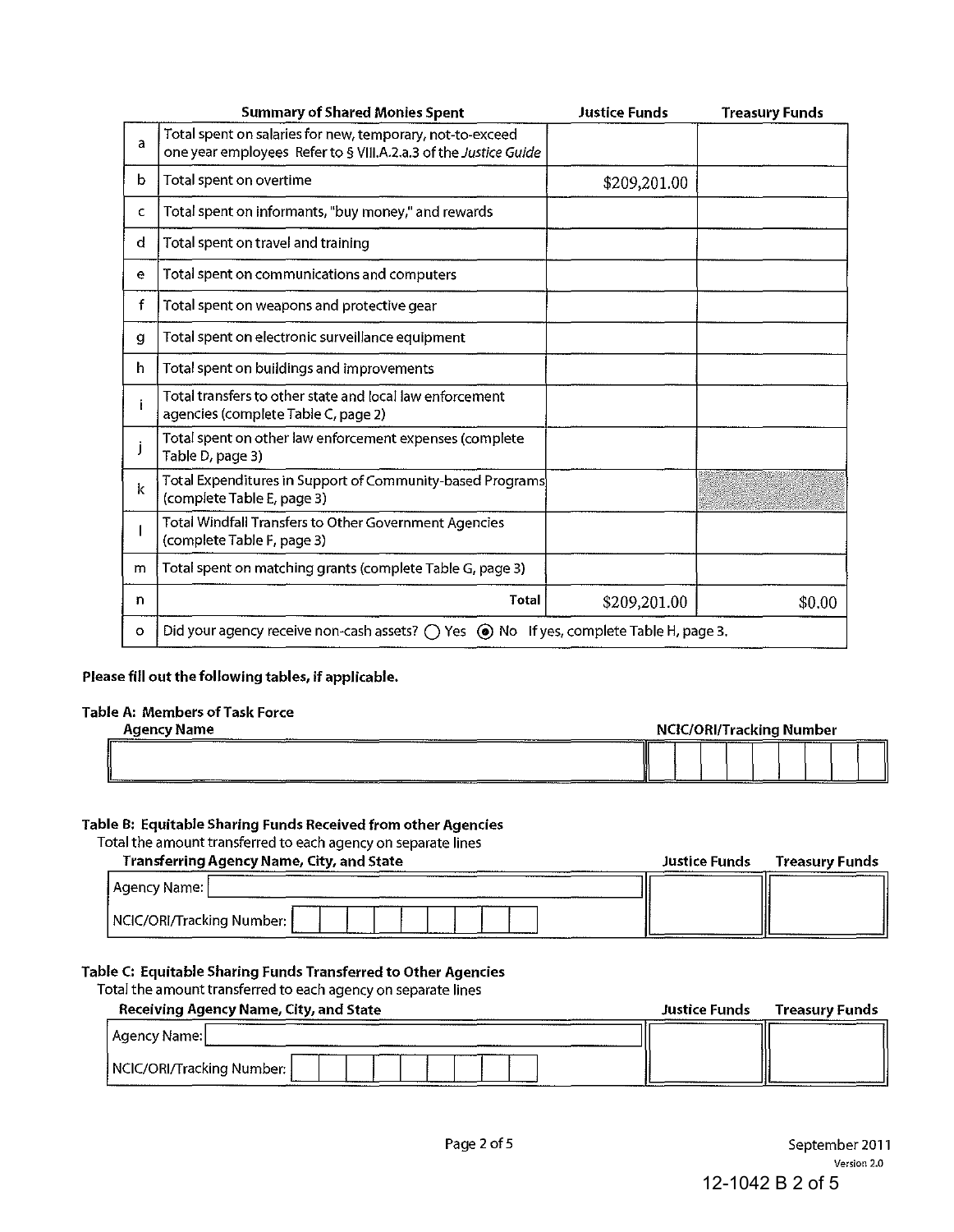#### Table D: Other Law Enforcement Expenses

| <b>Description of Expense</b> | Justice Funds | Treasurv Funds |
|-------------------------------|---------------|----------------|
|                               |               |                |
|                               |               |                |

#### Table E: Expenditures in Support of Community-based Programs

Refer to § VIII.A.1.m and Appendix C of the Justice Guide

| Recipient |  | <b>Justice Funds</b> |  |  |
|-----------|--|----------------------|--|--|
|           |  |                      |  |  |

#### Table F: Windfall Transfers to Other Government Agencies

Refer to § VIII.A.1.n of the Justice Guide and pp. 25-26 of the Treasury Guide

| Recipient | Justice Funds | Treasury Funds |
|-----------|---------------|----------------|
|           |               |                |
|           |               |                |

#### Table G: Matching Grants

Refer to § VIII.A.1.h of the Justice Guide and p. 22 of the Treasury Guide

| <b>Matching Grant Name</b> | Justice Funds | Treasury Funds |
|----------------------------|---------------|----------------|
|                            |               |                |
| <b>CONTRACTOR</b>          |               |                |

#### Table H: Other Non-Cash Assets Received

| Source             | <b>Description of Asset</b> |  |
|--------------------|-----------------------------|--|
| Justice (          |                             |  |
| Treasury $\subset$ | ---                         |  |

#### Table I: Civil Rights Cases

| Name of Case | <b>Type of Discrimination Alleged</b> |       |                              |
|--------------|---------------------------------------|-------|------------------------------|
|              | Race                                  | Color | National<br>Gender<br>Origin |
|              | <b>Disability</b>                     | Age   | Other                        |

## Paperwork Reduction Act Notice

Under the Paperwork Reduction Act, a person is not required to respond to a collection of information unless it displays a valid OMB control number. We try to create accurate and easily understood forms that impose the least possible burden on you to complete. The estimated average time to complete this form is 30 minutes. If you have comments regarding the accuracy of this estimate, or suggestions for making this form simpler, please write to the Asset Forfeiture and Money Laundering Section, Program Operations Unit, 1400 New York Avenue, N.W., Tenth Floor, Washington, DC 20005.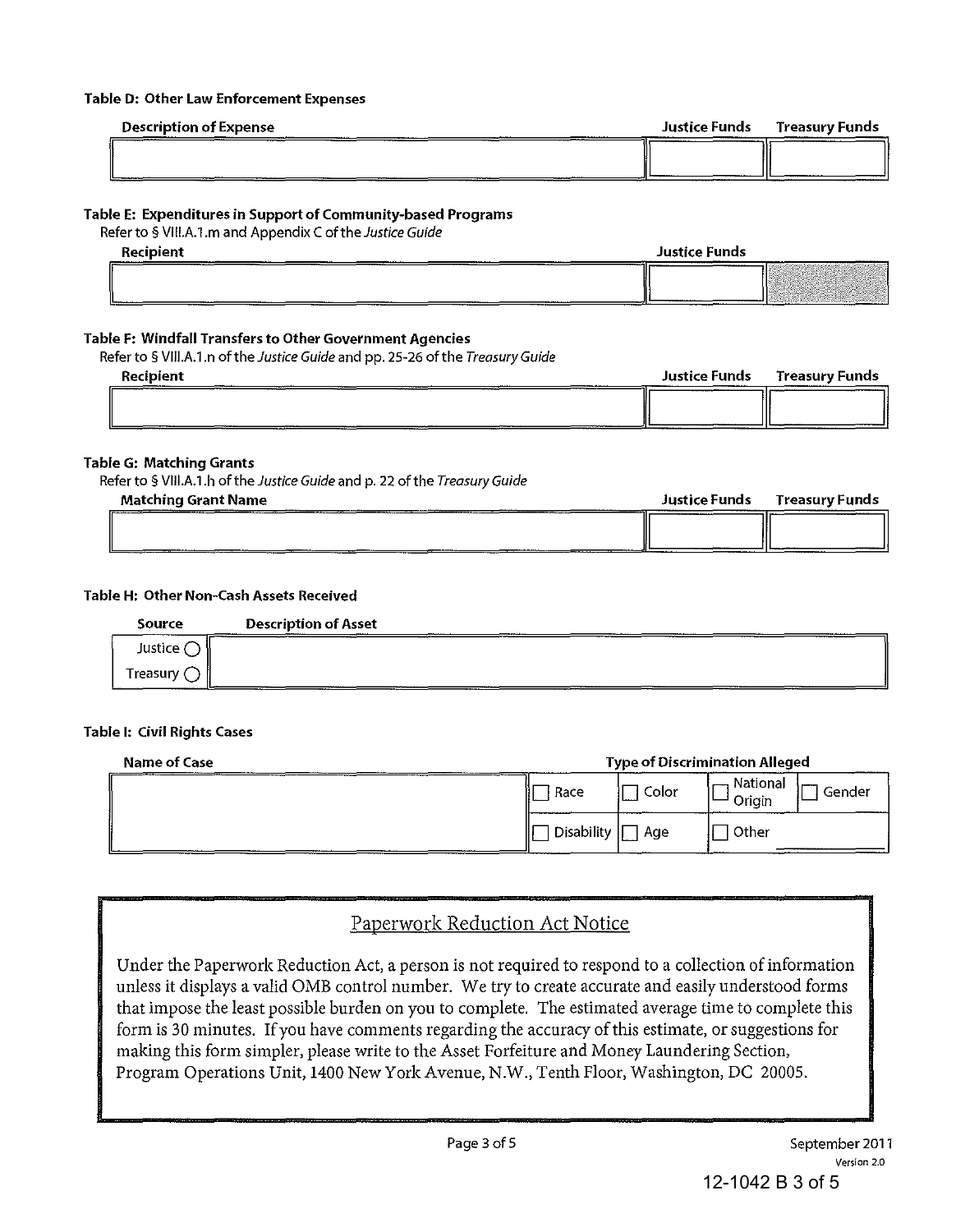# **Equitable Sharing Agreement**

This Federal Equitable Sharing Agreement, entered into among (1) the Federal Government, (2) the above-stated law enforcement agency ("Agency"), and (3) the governing body, sets forth the requirements for participation in the federal equitable sharing program and the restrictions upon the use of federally forfeited cash, property, proceeds, and any interest earned thereon, which are equitably shared with participating law enforcement agencies. By its signatures, the Agency agrees that it will be bound by the statutes and guidelines that regulate shared assets and the following requirements for participation in the federal equitable sharing program. Receipt of the signed Equitable Sharing Agreement and Certification (this "Document") is a prerequisite to receiving any equitably shared cash, property, or proceeds.

1. **Submission.** This Document must be submitted to aca.submit@usdoj.gov within 60 days of the end of the Agency's fiscal year. This Document must be submitted electronically with the Affidavit/Signature page (page 5) submitted by fax. This will constitute submission to the Department of Justice and the Department of Treasury.

2. **Signatories.** This agreement must be signed by the head of the Agency and the head of the governing body. Examples of Agency heads include police chief, sheriff, director, commissioner, superintendent, administrator, chairperson, secretary, city attorney, county attorney, district attorney, prosecuting attorney, state attorney, commonwealth attorney,and attorney general. The governing body's head is the person who allocates funds or approves the budget for the Agency. Examples of governing body heads include city manager, mayor, city council chairperson, county executive, county council chairperson, director, secretary, administrator, commissioner, and governor.

3. **Uses.** Any shared asset shall be used for law enforcement purposes in accordance with the statutes and guidelines that govern the federal Equitable Sharing Program as set forth in the current edition of the Department of Justice's Guide to Equitable Sharing for State and Local Law Enforcement (Justice Guide), and the Department of the Treasury's Guide to Equitable Sharing for Foreign Countries and Federal, State, and Local Law Enforcement Agencies (Treasury Guide).

4. **Transfers.** Before the Agency transfers cash, property, or proceeds to other state or local law enforcement agencies, it must first verify with the Department of Justice or the Department of Treasury, depending on the source of the funds, that the receiving agency is a federal Equitable Sharing Program participant and has a current Equitable Sharing Agreement and Certification on file.

5. **Internal Controls.** The Agency agrees to account separately for federal equitable sharing funds received from the Department of Justice and the Department of the Treasury. Funds from state and local forfeitures and other sources must not be commingled with federal equitable sharing funds. The Agency shall establish a separate revenue account or accounting code for state, local, Department of Justice, and Department of the Treasury forfeiture funds. Interest income generated must be accounted for in the appropriate federal forfeiture fund account.

The Agency agrees that such accounting will be subject to the standard accounting requirements and practices employed for other public monies as supplemented by requirements set forth in the current edition of the Justice Guide and the Treasury Guide, including the requirement in the Justice Guide to maintain relevant documents and records for five years.

The misuse or misapplication of shared resources or the supplantation of existing resources with shared assets is prohibited. Failure to comply with any provision of this agreement shall subject the recipient agency to the sanctions stipulated in the current edition of the Justice or Treasury Guides, depending on the source of the funds/property.

6. **Audit Report.** Audits will be conducted as provided by the Single Audit Act Amendments of 1996 and OMB Circular A-133. The Department of Justice and Department of the Treasury reserve the right to conduct periodic random audits.